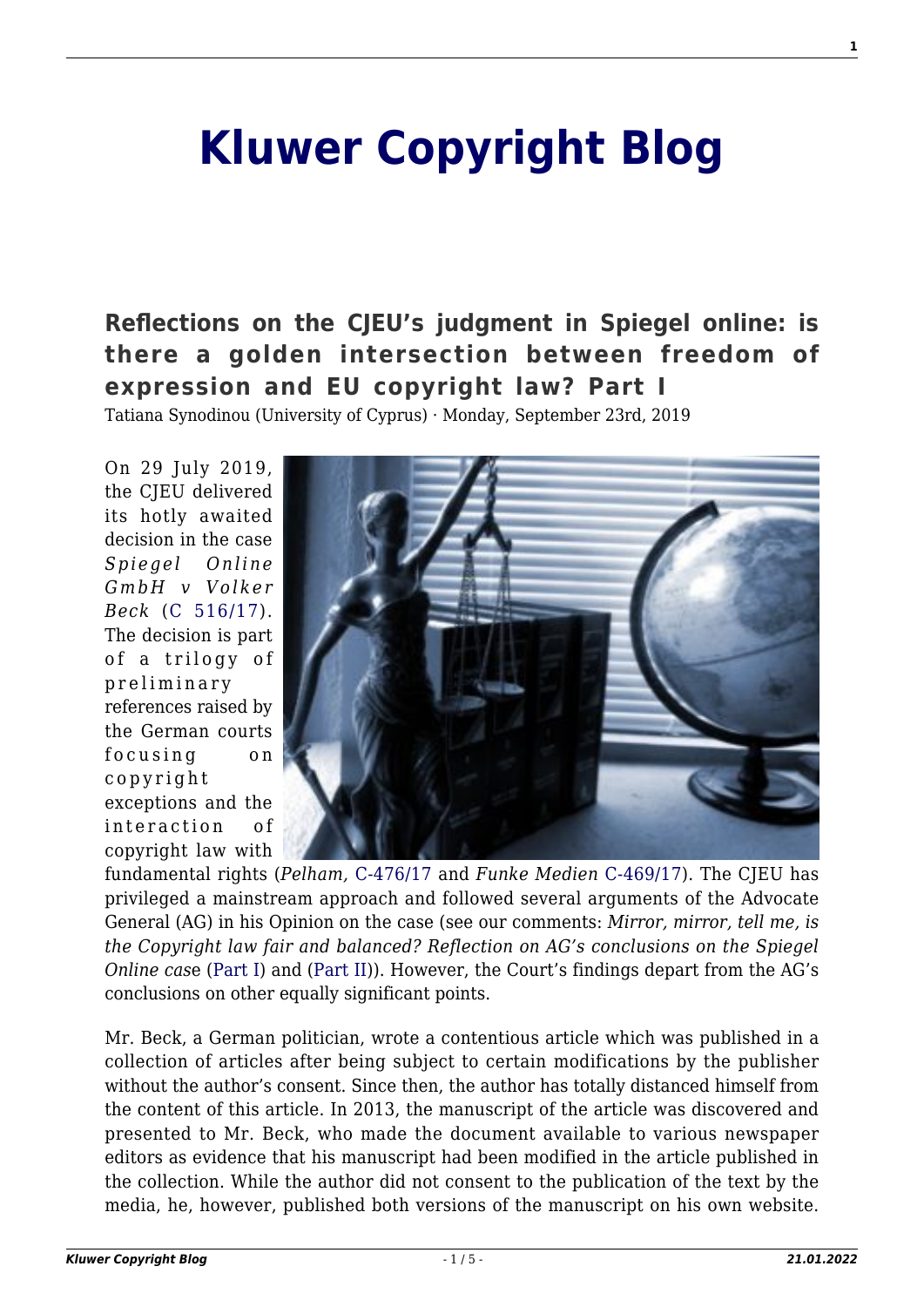The Internet portal Spiegel Online published an article in which it was stated that the defendant had deceived the public, because the essential content in the manuscript had not been altered. In addition, the two versions of the manuscript were made available for download in full text, through hypertext links. Mr. Beck considered that the availability of the full texts of his article on Spiegel Online constituted copyright infringement.

Part I of this blogpost is dedicated to the general framework of analysis which has been developed by the Court on the fundamental question of balancing copyright protection with freedom of expression, both by national courts and the legislation of the Member States (MS). Part II analyses the interpretation and the conditions of application of specific copyright exceptions which are based on freedom of information and freedom of expression, namely the news reporting and quotation exceptions.

#### **1) The degree of freedom of Member States in relation to copyright exceptions**

One of the central questions of the dispute concerns the delineation of the degree of latitude afforded to the MS in transposing the exceptions provided for in Directive 2001/29 (InfoSoc Directive). For the CJEU, there is no uniform answer to this question, but it is necessary to examine whether the specific exception shall be interpreted as constituting a measure of full harmonisation or not. In this context, the scope of the MS' discretion in the transposition into national law of a particular exception must be determined on a case-by-case basis, according to the wording of that provision. In the present case, as the CJEU stresses, it is clear from the content of the news reporting and quotation exceptions in the InfoSoc Directive that they do not constitute full harmonisation. The MS enjoy a certain freedom to perceive this exception in light of their national constitutional standards of protection of fundamental rights, but their discretion is circumscribed in several regards, namely: the limits imposed by EU law (which means that the MS are not in every case free to determine, in an un-harmonised manner, the parameters governing those exceptions), the general principles of EU law (including the principle of proportionality), the objectives of the InfoSoc Directive (to establish a high level of protection for authors and to ensure the proper functioning of the internal market) and the three step test. Furthermore, it is also for the MS to safeguard a fair balance of rights and interests between the different categories of rightholders, as well as between the rightholders and users, and also to ensure an interpretation which allows a fair balance to be struck between the various fundamental rights protected by the EU Charter of Fundamental Rights. It is not, however, clear whether the degree of latitude of MS is also limited in the opposite way, in the sense that failing to provide for certain exceptions in domestic law could be incompatible with the Charter, as was advanced by the AG in his Opinion in Pelham (Opinion of AG in *Pelham,* par. 77). For example, would it be compatible with the Charter if a MS does not provide for the parody exception, as is the case in certain MS, where use of a work for satire or parody are directly founded in the freedom of expression as the latter is enshrined in their Constitution? This question is crucial since the Court has closed the door on the application of fundamental rights as an external limitation to copyright.

#### **2) Fundamental rights as external limits to copyright protection**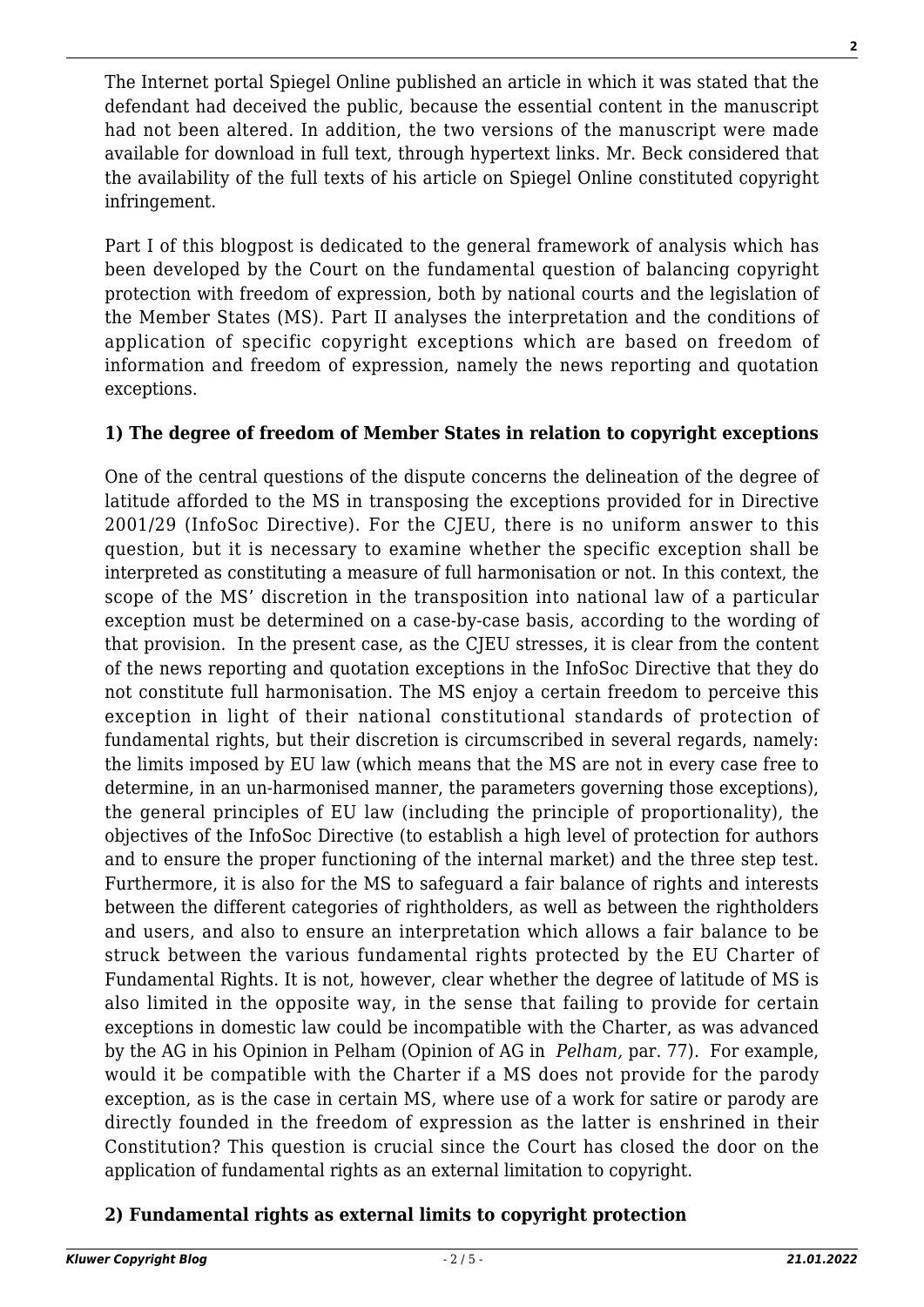Indeed, one of the fundamental propositions of the Opinion of the AG in the present

**3**

case has been that MS cannot rely on fundamental rights, like freedom of expression, in order to go beyond the exhaustive catalogue of exceptions in Article 5 of Directive 2001/29, since it is the competence of the legislator to strike the fair balance between copyright and other fundamental rights. The CJEU affirms this position and firmly denies the application of fundamental rights as external limits to copyright protection on several grounds. First, the CJEU recalls the exhaustive character of the list of exceptions and limitations contained in Article 5 of the InfoSoc Directive. In the CJEU's line of reasoning, the possible destabilising impact of a fundamental rights' analysis for the harmonisation of copyright law prevails. For the CJEU, to allow each MS to derogate from an author's exclusive rights, beyond the exceptions and limitations set out in Article 5 of that directive, would endanger the effectiveness of the harmonisation of copyright and related rights effected by that directive, the objective of legal certainty, and the requirement of consistency in the implementation of those exceptions and limitations.

The CJEU is far more austere and restrictive than the AG on this point, since it appears to establish in an absolute way the impossibility of justifying a derogation from the author's exclusive rights on the grounds of freedom of information and freedom of the press. It is important to recall on this point that the AG had left the door open for a possible limitation of copyright directly on the grounds of freedom of expression in certain specific circumstances. In the AG's view, the courts' interventions in this field should only be exceptional (when the "essence of a fundamental right" is at stake). In such cases, the core of freedom of expression would be safeguarded only via a limitation of the author's right, regardless of whether a limitation is prescribed with precision in a specific copyright exception. The Court, however, does not mention the possibility to further limit copyright in such exceptional circumstances. In this context, it appears that freedom of expression can be safeguarded only via the specific exceptions which have been established in the domestic jurisdiction of the MS provided that those exceptions are included in the exhaustive list of Article 5 of the InfoSoc Directive. While the national courts are encouraged to opt for an interpretation of the existing exceptions which safeguards their effectiveness and the balancing of fundamental rights at stake, no further limitation is possible on the basis of freedom of expression. This would mean that in practice it will not be possible to justify a satirical use or a parody of a work unless there is a specific copyright exception in the domestic legislation which expressly enables such a use. This is an excessive approach which could be counterbalanced only if the parody exception is established as mandatory in European copyright law. However, this is not the case today. It is not clear, however, whether this is a result that was anticipated and appraised by the CJEU when establishing the principle that fundamental rights cannot act as external limitations to copyright law.

### **3) The reinforced position of copyright exceptions and limitations as users' rights**

While the CJEU rejected the opportunity to justify further limitation of copyright on the basis of freedom of expression, it did, however, affirm that the exceptions and limitations of Article 5 of the InfoSoc Directive shall be adequately safeguarded because they confer rights on the users of works (see par. 54 of the judgment). This is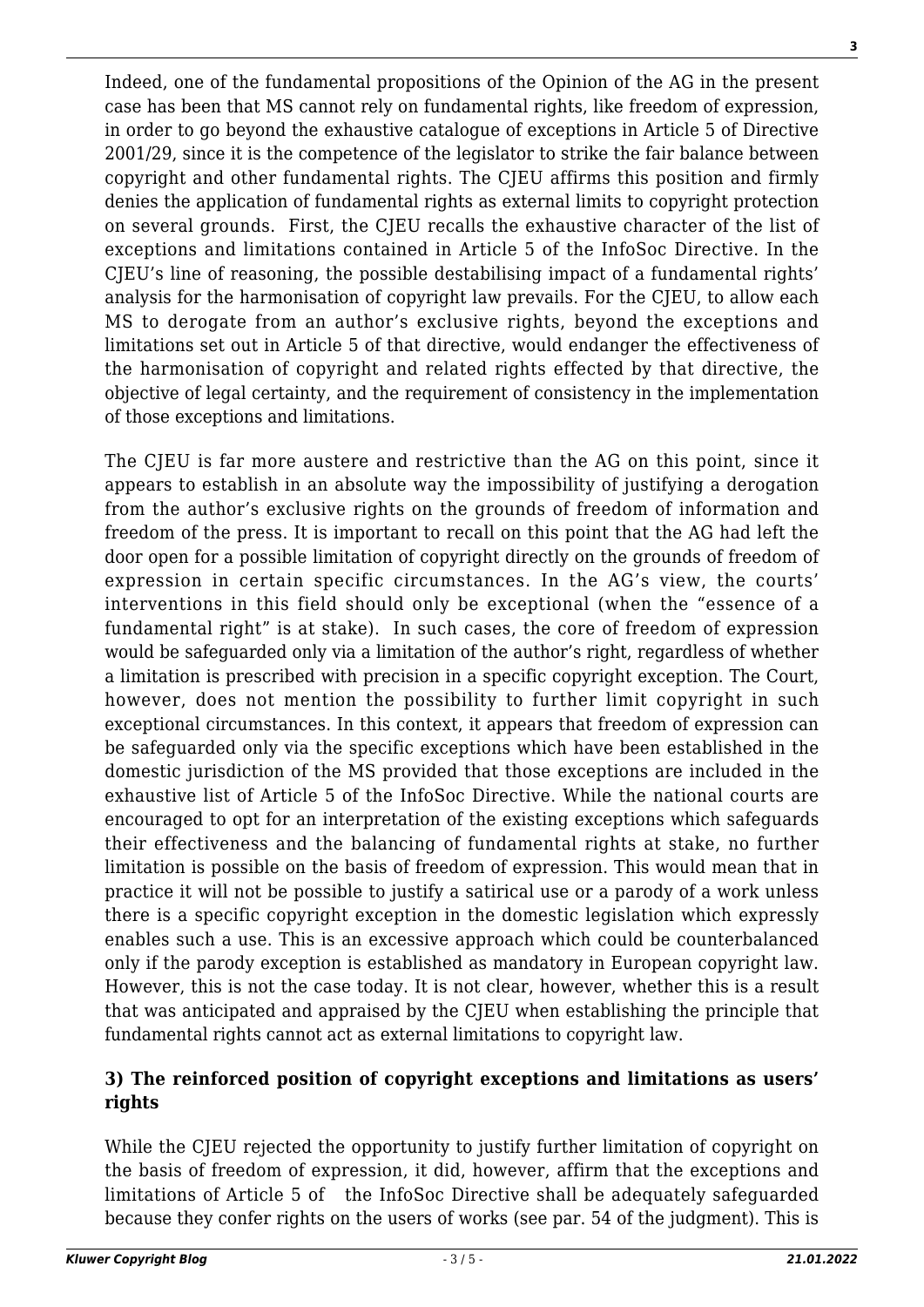not the first time that the CJEU has referred to copyright exceptions as "users' rights" (See, for instance: Case C-117/13, Technische Universität Darmstadt v Eugen Ulmer KG ('Ulmer'), par. 43, Case C-201/13, Deckmyn, par. 26, Case C-314/12, UPC Telekabel). By doing so, the Court clearly departs from the archetypal approach which considers exceptions and limitations as simple liberties or "privileges" recognised by the legislation in favour of users. This is an important reminder that the user of copyright-protected works has emerged as a new norm in the CJEU's case law.

Indeed, up until now, the recognition of certain exceptions as rights of lawful users was inconsistent and only in relation to computer programs and databases. The approach of the CJEU in the present case is broader, however. The recognition of copyright exceptions and limitations as users' rights has some important ramifications. Specifically, it requires that, in striking the balance between the exclusive rights of the author and the rights of users, a national court shall not give priority to the rights of the author, but shall promote an interpretation of those provisions that fully adheres to the fundamental rights enshrined in the Charter. Consequently, a national court may depart from a restrictive interpretation of copyright exceptions and limitations in favour of an interpretation which takes full account of the need to respect freedom of expression and freedom of information, enshrined in Article 11 of the Charter. While the CJEU advances an approach in favour of a flexible interpretation of copyright exceptions by national courts, it is not clear whether the "upgrading" of exceptions to the legal category of rights has further implications on the way those "user rights" can be claimed and protected. Legislative intervention will probably be needed in order to safeguard copyright exceptions as real "users' rights", in the sense that they are *jus cogens* that cannot be overridden by technological protection measures (TPMs) or by contracts. This change must be accompanied by the introduction of procedural mechanisms, such as the establishment of *locus standi* of lawful users to bring a claim before a court against the neutralisation or restriction of copyright exceptions, and the establishment of outof-court redress mechanisms for the settlement of these disputes.

#### **Kluwer IP Law**

 $\mathcal{L}_\text{max}$ 

The **2021 Future Ready Lawyer survey** showed that 81% of the law firms expect to view technology as an important investment in their future ability to thrive. With Kluwer IP Law you can navigate the increasingly global practice of IP law with specialized, local and cross-border information and tools from every preferred location. Are you, as an IP professional, ready for the future?

[Learn how](https://www.wolterskluwer.com/en/solutions/kluweriplaw?utm_source=copyrightnblog&utm_medium=articleCTA&utm_campaign=article-banner) **[Kluwer IP Law](https://www.wolterskluwer.com/en/solutions/kluweriplaw?utm_source=copyrightnblog&utm_medium=articleCTA&utm_campaign=article-banner)** [can support you.](https://www.wolterskluwer.com/en/solutions/kluweriplaw?utm_source=copyrightnblog&utm_medium=articleCTA&utm_campaign=article-banner)

*To make sure you do not miss out on regular updates from the Kluwer Copyright Blog, please subscribe [here.](http://copyrightblog.kluweriplaw.com/newsletter)*